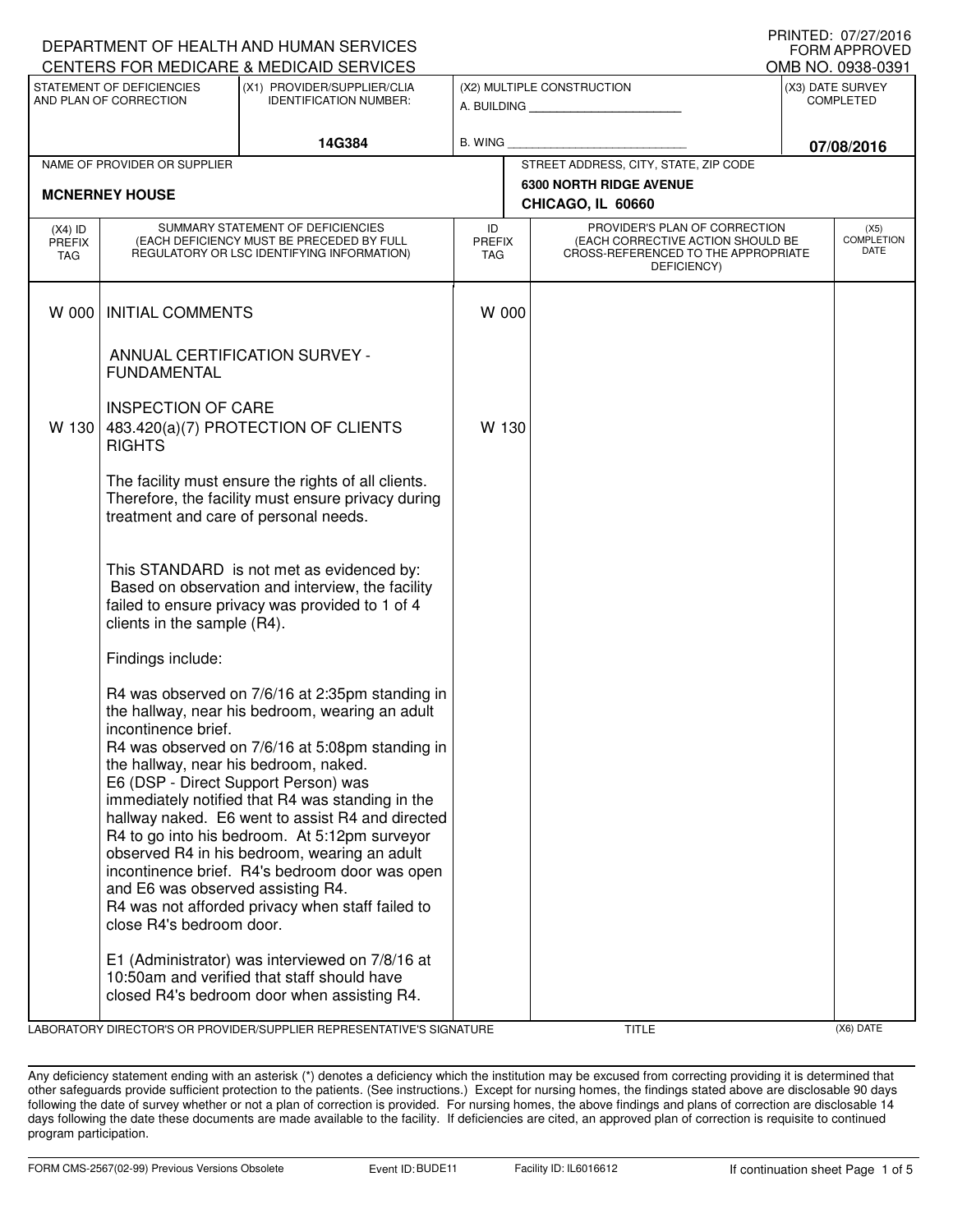|                                                     |                                                                                                                              | DEPARTMENT OF HEALTH AND HUMAN SERVICES<br>CENTERS FOR MEDICARE & MEDICAID SERVICES                                                                                                                                                                                                                                                                                                                                                                                                                                                                                                                                                                                                                                                                                                                                                                                                                                                                                                                                                                                                                                                                                                                                                                                                                                                 |                                           |                                                                                                                                                               |                                                     |                                      | FNIIVIED. UI/ZI/ZUIO<br><b>FORM APPROVED</b><br>OMB NO. 0938-0391 |
|-----------------------------------------------------|------------------------------------------------------------------------------------------------------------------------------|-------------------------------------------------------------------------------------------------------------------------------------------------------------------------------------------------------------------------------------------------------------------------------------------------------------------------------------------------------------------------------------------------------------------------------------------------------------------------------------------------------------------------------------------------------------------------------------------------------------------------------------------------------------------------------------------------------------------------------------------------------------------------------------------------------------------------------------------------------------------------------------------------------------------------------------------------------------------------------------------------------------------------------------------------------------------------------------------------------------------------------------------------------------------------------------------------------------------------------------------------------------------------------------------------------------------------------------|-------------------------------------------|---------------------------------------------------------------------------------------------------------------------------------------------------------------|-----------------------------------------------------|--------------------------------------|-------------------------------------------------------------------|
| STATEMENT OF DEFICIENCIES<br>AND PLAN OF CORRECTION |                                                                                                                              | (X1) PROVIDER/SUPPLIER/CLIA<br><b>IDENTIFICATION NUMBER:</b>                                                                                                                                                                                                                                                                                                                                                                                                                                                                                                                                                                                                                                                                                                                                                                                                                                                                                                                                                                                                                                                                                                                                                                                                                                                                        | (X2) MULTIPLE CONSTRUCTION<br>A. BUILDING |                                                                                                                                                               |                                                     | (X3) DATE SURVEY<br><b>COMPLETED</b> |                                                                   |
|                                                     |                                                                                                                              | 14G384                                                                                                                                                                                                                                                                                                                                                                                                                                                                                                                                                                                                                                                                                                                                                                                                                                                                                                                                                                                                                                                                                                                                                                                                                                                                                                                              | <b>B. WING</b>                            |                                                                                                                                                               |                                                     | 07/08/2016                           |                                                                   |
|                                                     | NAME OF PROVIDER OR SUPPLIER                                                                                                 |                                                                                                                                                                                                                                                                                                                                                                                                                                                                                                                                                                                                                                                                                                                                                                                                                                                                                                                                                                                                                                                                                                                                                                                                                                                                                                                                     |                                           |                                                                                                                                                               | STREET ADDRESS, CITY, STATE, ZIP CODE               |                                      |                                                                   |
|                                                     | <b>MCNERNEY HOUSE</b>                                                                                                        |                                                                                                                                                                                                                                                                                                                                                                                                                                                                                                                                                                                                                                                                                                                                                                                                                                                                                                                                                                                                                                                                                                                                                                                                                                                                                                                                     |                                           |                                                                                                                                                               | <b>6300 NORTH RIDGE AVENUE</b><br>CHICAGO, IL 60660 |                                      |                                                                   |
| $(X4)$ ID<br><b>PREFIX</b><br>TAG                   | SUMMARY STATEMENT OF DEFICIENCIES<br>(EACH DEFICIENCY MUST BE PRECEDED BY FULL<br>REGULATORY OR LSC IDENTIFYING INFORMATION) |                                                                                                                                                                                                                                                                                                                                                                                                                                                                                                                                                                                                                                                                                                                                                                                                                                                                                                                                                                                                                                                                                                                                                                                                                                                                                                                                     |                                           | PROVIDER'S PLAN OF CORRECTION<br>ID<br>(EACH CORRECTIVE ACTION SHOULD BE<br><b>PREFIX</b><br>CROSS-REFERENCED TO THE APPROPRIATE<br><b>TAG</b><br>DEFICIENCY) |                                                     |                                      | (X5)<br><b>COMPLETION</b><br>DATE                                 |
| W 316                                               | 483.450(e)(4)(ii) DRUG USAGE                                                                                                 | Drugs used for control of inappropriate behavior                                                                                                                                                                                                                                                                                                                                                                                                                                                                                                                                                                                                                                                                                                                                                                                                                                                                                                                                                                                                                                                                                                                                                                                                                                                                                    | W 316                                     |                                                                                                                                                               |                                                     |                                      |                                                                   |
|                                                     | Findings include:<br>4pm).<br>of his Inderal.                                                                                | must be gradually withdrawn at least annually.<br>This STANDARD is not met as evidenced by:<br>Based on interview and record review, the facility<br>failed to ensure an annual drug reduction<br>occurred for 1 of 3 clients in the sample (R2)<br>receiving medication for behavioral purposes.<br>R2's current POS (Physician's Order Sheet),<br>dated 7/7/16 to 8/6/16 notes that R2 receives the<br>following medication for behavioral purposes:<br>Inderal 20mg three times a day (9am, 12pm and<br>Review of R2's medical and clinical records note<br>that R2 has not had at least an annual reduction<br>A Behavior Summary Report for Psychiatric<br>Consultation, dated 5/9/16 notes that a<br>medication reduction is contraindicated due to<br>"Significant Life Events." However, this report<br>does not specify what significant life events would<br>preclude a reduction in R2's behavioral<br>medication. The report does note that R2 is<br>"Less anxious in the morning, periodic agitation."<br>A 2/22/16 Behavior Summary report also notes<br>that a medication reduction is contraindicated due<br>to "Significant Life Events." This report does not<br>specify what the significant life events are that<br>would preclude a medication reduction. The<br>2/22/16 report does note, "Behavior is fairly |                                           |                                                                                                                                                               |                                                     |                                      |                                                                   |
|                                                     | stable."                                                                                                                     | On 12/14/15 the IDT (Inter Disciplinary Team)<br>documented that historically R2 has an increase                                                                                                                                                                                                                                                                                                                                                                                                                                                                                                                                                                                                                                                                                                                                                                                                                                                                                                                                                                                                                                                                                                                                                                                                                                    |                                           |                                                                                                                                                               |                                                     |                                      |                                                                   |

FORM CMS-2567(02-99) Previous Versions Obsolete **Burne Event ID: BUDE 11** Facility ID: IL6016612 If continuation sheet Page 2 of 5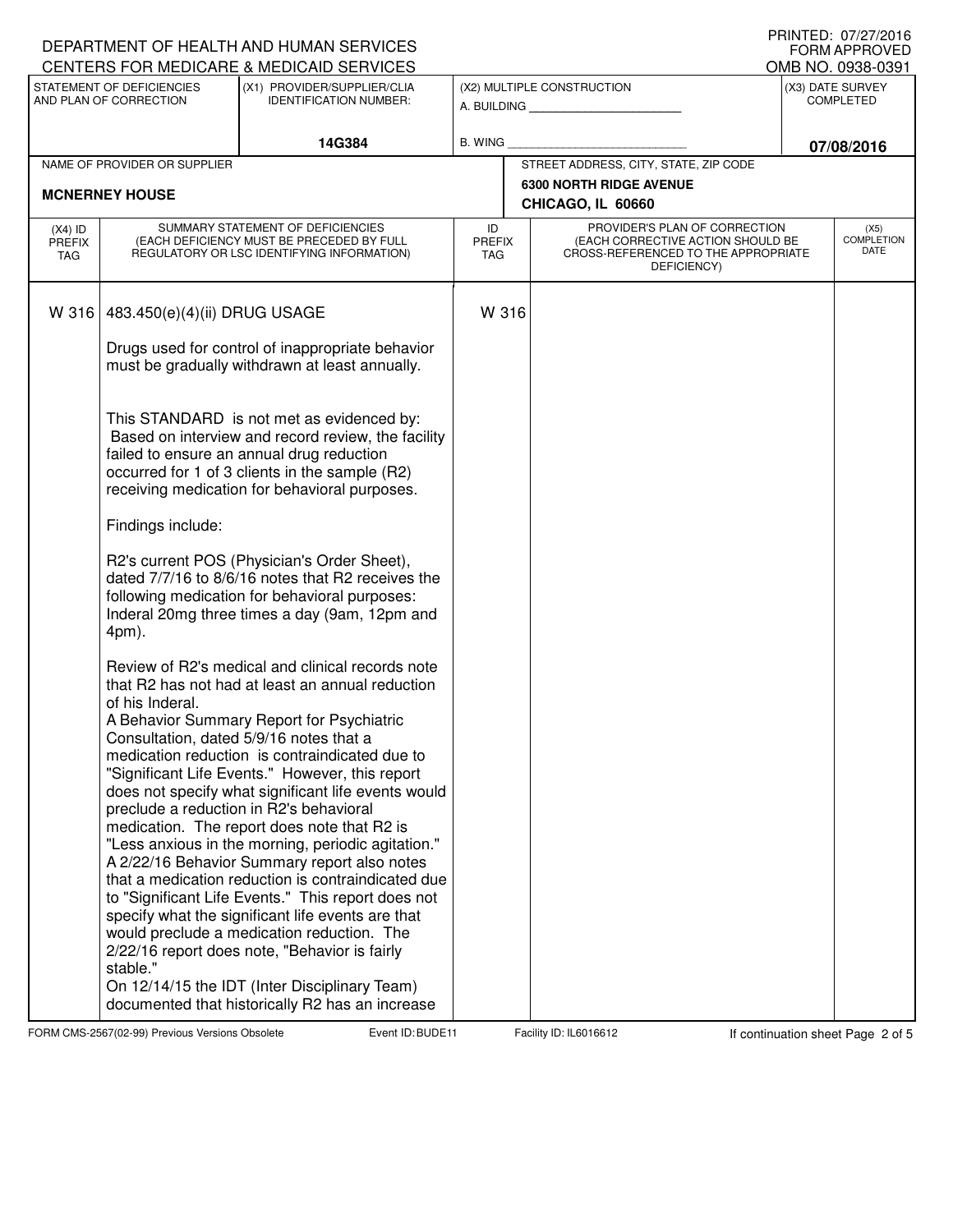|                                                                                                                     |                                                                                                                                                                                                                                                            | DEPARTMENT OF HEALTH AND HUMAN SERVICES<br>CENTERS FOR MEDICARE & MEDICAID SERVICES                                                                                                                                                                                                                                                                                                                                                                                                                                                                                                                                                                                                                                                                                                                                                                                                                                                                                                                                                                                                                                                                                                                                            |                                   |                                                                                                                          |                                                     |            | $1111111L$ . $011L11L01U$<br><b>FORM APPROVED</b><br>OMB NO. 0938-0391 |
|---------------------------------------------------------------------------------------------------------------------|------------------------------------------------------------------------------------------------------------------------------------------------------------------------------------------------------------------------------------------------------------|--------------------------------------------------------------------------------------------------------------------------------------------------------------------------------------------------------------------------------------------------------------------------------------------------------------------------------------------------------------------------------------------------------------------------------------------------------------------------------------------------------------------------------------------------------------------------------------------------------------------------------------------------------------------------------------------------------------------------------------------------------------------------------------------------------------------------------------------------------------------------------------------------------------------------------------------------------------------------------------------------------------------------------------------------------------------------------------------------------------------------------------------------------------------------------------------------------------------------------|-----------------------------------|--------------------------------------------------------------------------------------------------------------------------|-----------------------------------------------------|------------|------------------------------------------------------------------------|
| STATEMENT OF DEFICIENCIES<br>(X1) PROVIDER/SUPPLIER/CLIA<br>AND PLAN OF CORRECTION<br><b>IDENTIFICATION NUMBER:</b> |                                                                                                                                                                                                                                                            |                                                                                                                                                                                                                                                                                                                                                                                                                                                                                                                                                                                                                                                                                                                                                                                                                                                                                                                                                                                                                                                                                                                                                                                                                                |                                   | (X2) MULTIPLE CONSTRUCTION<br>A. BUILDING                                                                                | (X3) DATE SURVEY<br><b>COMPLETED</b>                |            |                                                                        |
|                                                                                                                     |                                                                                                                                                                                                                                                            | 14G384                                                                                                                                                                                                                                                                                                                                                                                                                                                                                                                                                                                                                                                                                                                                                                                                                                                                                                                                                                                                                                                                                                                                                                                                                         | <b>B. WING</b>                    |                                                                                                                          |                                                     | 07/08/2016 |                                                                        |
|                                                                                                                     | NAME OF PROVIDER OR SUPPLIER                                                                                                                                                                                                                               |                                                                                                                                                                                                                                                                                                                                                                                                                                                                                                                                                                                                                                                                                                                                                                                                                                                                                                                                                                                                                                                                                                                                                                                                                                |                                   |                                                                                                                          | STREET ADDRESS, CITY, STATE, ZIP CODE               |            |                                                                        |
|                                                                                                                     | <b>MCNERNEY HOUSE</b>                                                                                                                                                                                                                                      |                                                                                                                                                                                                                                                                                                                                                                                                                                                                                                                                                                                                                                                                                                                                                                                                                                                                                                                                                                                                                                                                                                                                                                                                                                |                                   |                                                                                                                          | <b>6300 NORTH RIDGE AVENUE</b><br>CHICAGO, IL 60660 |            |                                                                        |
| $(X4)$ ID<br><b>PREFIX</b><br><b>TAG</b>                                                                            | SUMMARY STATEMENT OF DEFICIENCIES<br>(EACH DEFICIENCY MUST BE PRECEDED BY FULL<br>REGULATORY OR LSC IDENTIFYING INFORMATION)                                                                                                                               |                                                                                                                                                                                                                                                                                                                                                                                                                                                                                                                                                                                                                                                                                                                                                                                                                                                                                                                                                                                                                                                                                                                                                                                                                                | ID<br><b>PREFIX</b><br><b>TAG</b> | PROVIDER'S PLAN OF CORRECTION<br>(EACH CORRECTIVE ACTION SHOULD BE<br>CROSS-REFERENCED TO THE APPROPRIATE<br>DEFICIENCY) |                                                     |            | (X5)<br><b>COMPLETION</b><br>DATE                                      |
| W 316<br>W 463                                                                                                      | Continued From page 2<br>psych meds after the holidays.<br>was initially started on Inderal due to<br>times daily (from 20mg twice daily).<br><b>SERVICES</b><br>modified and special diets.<br>and $R4$ ).<br>Findings include:<br>with the dinner salad. | in incidents of agitation and aggression due to<br>anticipation of the holidays and returning from<br>extended home visits. The IDT agrees to<br>re-evaluation R2's behavioral status with his<br>E1 (Administrator) was interviewed on 7/7/16 at<br>12:48pm and again at 1:08pm. E1 stated that R2<br>Hypertension, however, there were behavioral<br>benefits. E1 stated R2's Inderal was initiated on<br>8/2/14. On 12/1/14 R2's Psychiatrist ordered it to<br>be increased to its current dose of 20mg three<br>E1 stated that R2 has not had a change in his<br>Inderal since 12/1/14. E1 verified that R2 has not<br>had an annual decrease in his medication.<br>483.480(a)(4) FOOD AND NUTRITION<br>The client's interdisciplinary team, including a<br>qualified dietitian and physician must prescribe all<br>This STANDARD is not met as evidenced by:<br>Based on interview and record review, the facility<br>failed to ensure diets, including modified and<br>special diets are ordered by the physician<br>affecting 4 of 4 clients in the sample (R1, R2, R3<br>1) The dinner meal was observed on 7/6/16<br>beginning at approximately 5:35pm. E6 (DSP -<br>Direct Support Person) started to assist clients | W 316<br>W 463                    |                                                                                                                          |                                                     |            |                                                                        |

FORM CMS-2567(02-99) Previous Versions Obsolete **Burne Event ID: BUDE 11** Facility ID: IL6016612 If continuation sheet Page 3 of 5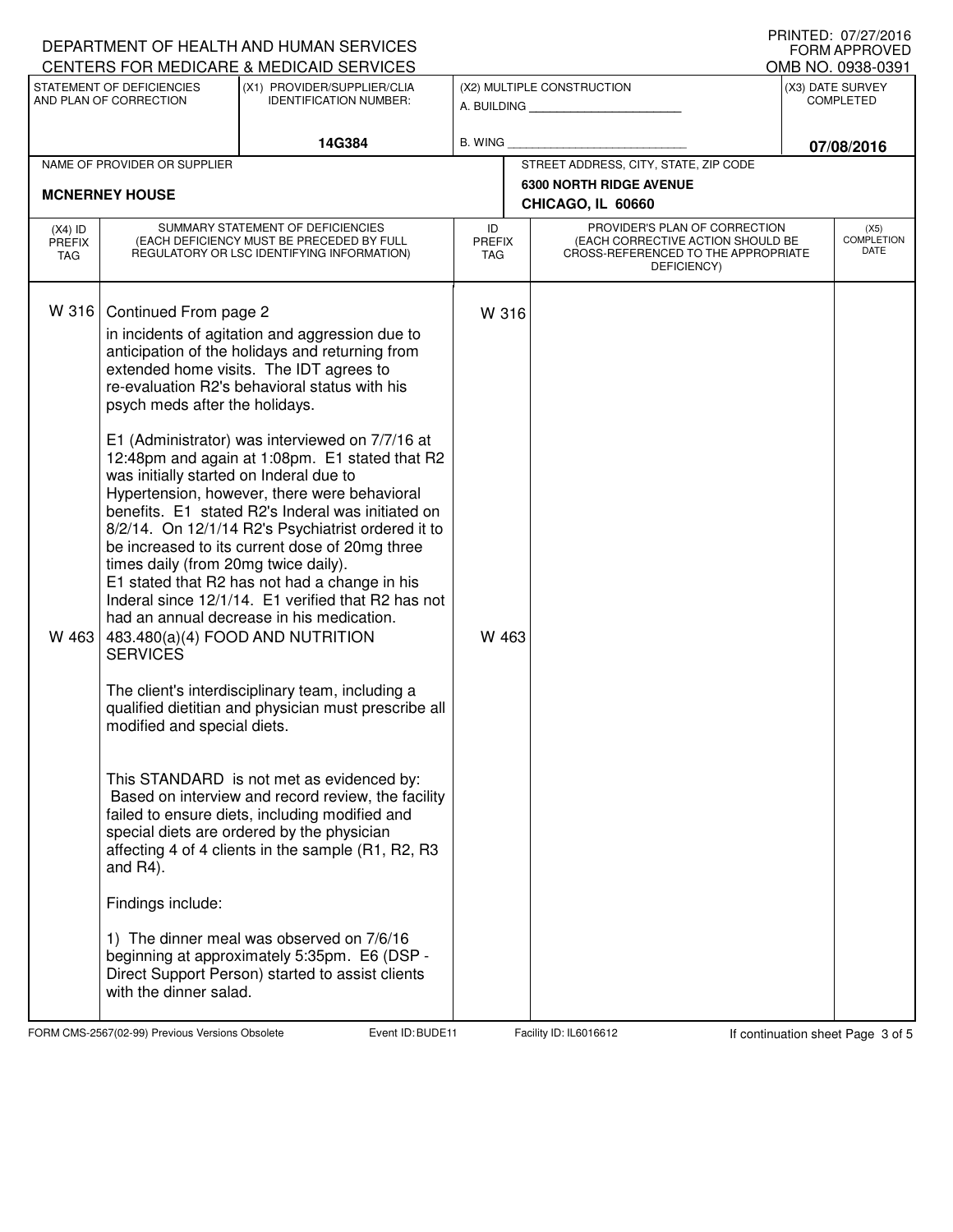|                                                                                                                     |                                                                                                                                                               | DEPARTMENT OF HEALTH AND HUMAN SERVICES<br>CENTERS FOR MEDICARE & MEDICAID SERVICES                                                                                                                                                                                                                                                                                                                                                                                                                                                                                                                                                                                                                                                                                                                                                                                                                                                                                                                                                                                                                                                                                                                                                                                                                                                                                                                                      |       |                                                                                                                                                               |                                                     |  | I IUINILLI. VIILIILUIV<br><b>FORM APPROVED</b> |  |
|---------------------------------------------------------------------------------------------------------------------|---------------------------------------------------------------------------------------------------------------------------------------------------------------|--------------------------------------------------------------------------------------------------------------------------------------------------------------------------------------------------------------------------------------------------------------------------------------------------------------------------------------------------------------------------------------------------------------------------------------------------------------------------------------------------------------------------------------------------------------------------------------------------------------------------------------------------------------------------------------------------------------------------------------------------------------------------------------------------------------------------------------------------------------------------------------------------------------------------------------------------------------------------------------------------------------------------------------------------------------------------------------------------------------------------------------------------------------------------------------------------------------------------------------------------------------------------------------------------------------------------------------------------------------------------------------------------------------------------|-------|---------------------------------------------------------------------------------------------------------------------------------------------------------------|-----------------------------------------------------|--|------------------------------------------------|--|
| STATEMENT OF DEFICIENCIES<br>(X1) PROVIDER/SUPPLIER/CLIA<br>AND PLAN OF CORRECTION<br><b>IDENTIFICATION NUMBER:</b> |                                                                                                                                                               | (X2) MULTIPLE CONSTRUCTION<br>A. BUILDING <b>A.</b> BUILDING                                                                                                                                                                                                                                                                                                                                                                                                                                                                                                                                                                                                                                                                                                                                                                                                                                                                                                                                                                                                                                                                                                                                                                                                                                                                                                                                                             |       |                                                                                                                                                               | OMB NO. 0938-0391<br>(X3) DATE SURVEY<br>COMPLETED  |  |                                                |  |
| 14G384                                                                                                              |                                                                                                                                                               | <b>B. WING</b>                                                                                                                                                                                                                                                                                                                                                                                                                                                                                                                                                                                                                                                                                                                                                                                                                                                                                                                                                                                                                                                                                                                                                                                                                                                                                                                                                                                                           |       |                                                                                                                                                               | 07/08/2016                                          |  |                                                |  |
|                                                                                                                     | NAME OF PROVIDER OR SUPPLIER                                                                                                                                  |                                                                                                                                                                                                                                                                                                                                                                                                                                                                                                                                                                                                                                                                                                                                                                                                                                                                                                                                                                                                                                                                                                                                                                                                                                                                                                                                                                                                                          |       |                                                                                                                                                               | STREET ADDRESS, CITY, STATE, ZIP CODE               |  |                                                |  |
|                                                                                                                     | <b>MCNERNEY HOUSE</b>                                                                                                                                         |                                                                                                                                                                                                                                                                                                                                                                                                                                                                                                                                                                                                                                                                                                                                                                                                                                                                                                                                                                                                                                                                                                                                                                                                                                                                                                                                                                                                                          |       |                                                                                                                                                               | <b>6300 NORTH RIDGE AVENUE</b><br>CHICAGO, IL 60660 |  |                                                |  |
| $(X4)$ ID<br><b>PREFIX</b><br><b>TAG</b>                                                                            | SUMMARY STATEMENT OF DEFICIENCIES<br>(EACH DEFICIENCY MUST BE PRECEDED BY FULL<br>REGULATORY OR LSC IDENTIFYING INFORMATION)                                  |                                                                                                                                                                                                                                                                                                                                                                                                                                                                                                                                                                                                                                                                                                                                                                                                                                                                                                                                                                                                                                                                                                                                                                                                                                                                                                                                                                                                                          |       | PROVIDER'S PLAN OF CORRECTION<br>ID<br>(EACH CORRECTIVE ACTION SHOULD BE<br><b>PREFIX</b><br>CROSS-REFERENCED TO THE APPROPRIATE<br><b>TAG</b><br>DEFICIENCY) |                                                     |  | (X5)<br><b>COMPLETION</b><br>DATE              |  |
| W 463                                                                                                               | Continued From page 3<br>identify R4's current diet.<br>consistency is to be "Dime - sized."<br>record.<br>sized consistency.<br>prescribed by the physician. | At 5:43pm E6 stated that R4's salad needed to be<br>cut into dime size pieces. E6 then proceeded to<br>cut R4's salad into small dime size pieces.<br>R4's POS (Physician's Order Sheet) dated 6/7/16<br>to 7/6/16 and his most recent POS (7/7/16 to<br>8/6/16) were reviewed. R4's POS does not<br>R4's Annual Nutritional Assessment, dated<br>6/8/16, identifies R4's diet as a "General Diet."<br>R4's 1/8/16 Annual Mealtime Plan, included in<br>R4's clinical record, notes that R4's food<br>There is no current physician prescribed diet<br>order for R4 included in his medical or clinical<br>E1 (Administrator) was interviewed on 7/8/16 at<br>10:30am. E1 stated that R4 moved into his<br>current home on 5/10/16 and that is when he had<br>a change in the pharmacy that provided the<br>POS's. E1 stated that R4's current POS does not<br>identify R4's diet, as prescribed by the physician.<br>At 10:43am E1 provided a copy of an Oral Motor<br>Evaluation that was done on 6/3/15. This<br>evaluation was completed by the Speech<br>Language Therapist. This evaluation identifies<br>that R4's food should be prepared to a dime -<br>There is no evidence that this diet order was<br>2) R1, R2 and R3's current (7/7/16 to 8/6/16)<br>POS's were reviewed. There is no evidence the<br>physician ordered the diets for R1, R2 and R3.<br>E1, interviewed on 7/8/16 at 11:20am, verified the | W 463 |                                                                                                                                                               |                                                     |  |                                                |  |

FORM CMS-2567(02-99) Previous Versions Obsolete Event ID: BUDE 11 Facility ID: IL6016612 If continuation sheet Page 4 of 5